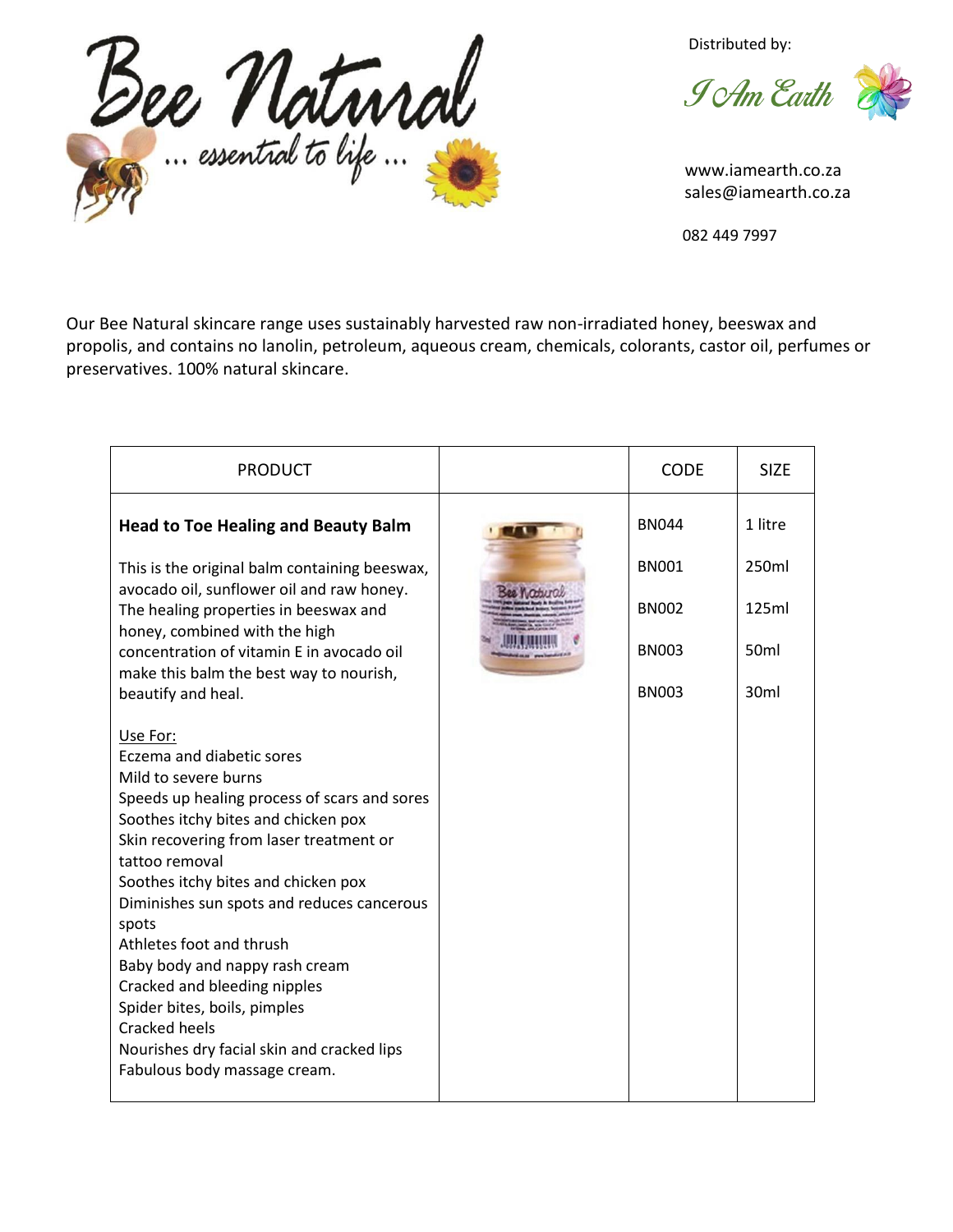| <b>PRODUCT</b>                                                                                                                                                                                                                                                                                                                                                                          |                                                                                                                                                 | <b>CODE</b>  | <b>SIZE</b>      |
|-----------------------------------------------------------------------------------------------------------------------------------------------------------------------------------------------------------------------------------------------------------------------------------------------------------------------------------------------------------------------------------------|-------------------------------------------------------------------------------------------------------------------------------------------------|--------------|------------------|
| Liquid Gold Anti-Wrinkle Face Serum                                                                                                                                                                                                                                                                                                                                                     |                                                                                                                                                 | <b>BN008</b> | 100ml            |
| This 100% natural Anti-Wrinkle Face Serum<br>contains a potent blend of Neroli, Lavender,<br>Fennel, Chamomile and Geranium essential<br>oils.<br>Carrot seed oil has been added to feed<br>vitamin A into the skin and provide natural<br>protection from the sun's rays.<br>This product will make your skin feel alive<br>and help to combat aging.                                  | Louin (Fro)                                                                                                                                     |              |                  |
| <b>Rehydrating Face Balm</b>                                                                                                                                                                                                                                                                                                                                                            |                                                                                                                                                 | <b>BN005</b> | 200ml            |
| Bee Natural's Rich Rehydrating Face Balm is<br>the ultimate natural skin care product to use<br>for nourishing, moisturizing<br>and rejuvenating facial skin.<br>The unique combination of beeswax, raw<br>honey, propolis, pollen, retinol, collagen,<br>elastin, Q10, jojoba and avocado oil rapidly<br>penetrate the skin.<br>Expect a visible difference after first<br>application | Bee Motural<br>The ultimate 100% pure natural                                                                                                   | <b>BN006</b> | 100ml            |
| Skin Tonic Facial Oil<br>A vitamin bomb for your skin. Aids in<br>healing, hydrating and repairing dry,<br>damaged skin. Contains Jojoba Oil, Rosehip<br>Oil, Argon Oil, Ylang Ylang essential oil &<br>Avocado Oil with our Proprietary blend of<br>potentized antioxidants, omega oils, Q10,<br>elastin, collagen and retinol.                                                        | See Natural<br><b>XIN TON</b><br>Facial Ot<br><b>AIDS SKIN IN</b><br><b>HEALING</b><br><b>HYDRATION</b><br><b>REPAIRING</b>                     | <b>BN050</b> | 50 <sub>ml</sub> |
| Living Clay Anti-Wrinkle Face Mask<br>Our Face Mask contains a base of bentonite<br>clay blended with distilled water, honey,<br>propolis and anti-wrinkle essential oils of<br>Neroli, Lavender, Fennel, Chamomile and<br>Geranium. This combination has potent<br>purifying and detoxing properties which will<br>leave your skin visibly firmer and radiant.                         | р. Пі <i>Стится</i><br>'atural Living Clay Anti-Wrinkle Fax<br>htent purifying and detexing properties<br>g skin feeling visibly firmer and rad | <b>BN009</b> | 100ml            |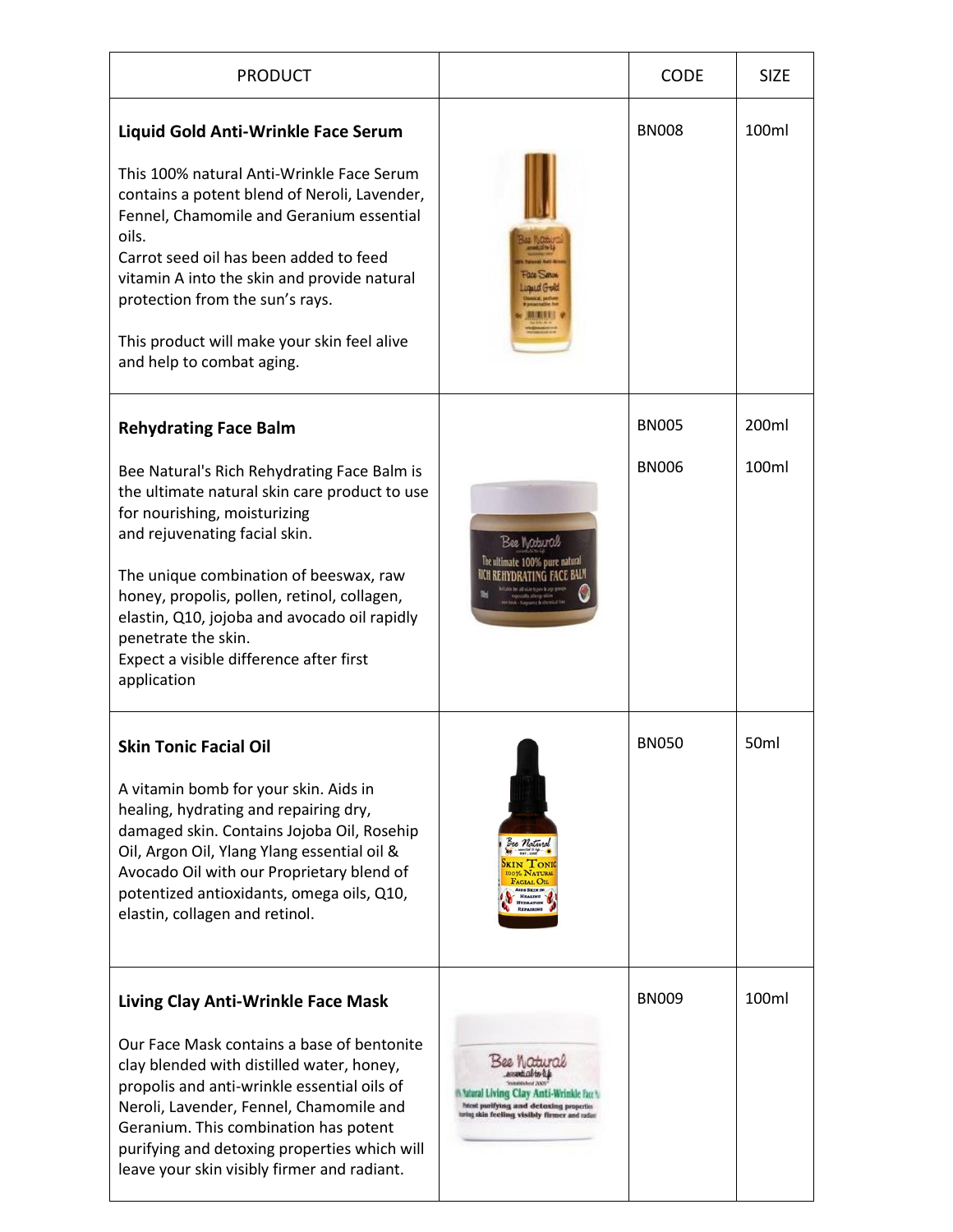| <b>PRODUCT</b>                                                                                                                                                                                                                                                                                                                                                                                                                                                                                                                                                                                                                                                                                                                                                                                     |                                                                                                                                                                                                                                                                                                                                                                                                                                                           | <b>CODE</b>             | <b>SIZE</b> |
|----------------------------------------------------------------------------------------------------------------------------------------------------------------------------------------------------------------------------------------------------------------------------------------------------------------------------------------------------------------------------------------------------------------------------------------------------------------------------------------------------------------------------------------------------------------------------------------------------------------------------------------------------------------------------------------------------------------------------------------------------------------------------------------------------|-----------------------------------------------------------------------------------------------------------------------------------------------------------------------------------------------------------------------------------------------------------------------------------------------------------------------------------------------------------------------------------------------------------------------------------------------------------|-------------------------|-------------|
| <b>Gentle Face Scrub - Rose Absolute</b><br>Bee Natural's Gentle Face Scrub is enriched<br>with Rose Absolute essential oil which works<br>to balance out your skins pH levels while<br>gently removing dead skin cells.                                                                                                                                                                                                                                                                                                                                                                                                                                                                                                                                                                           |                                                                                                                                                                                                                                                                                                                                                                                                                                                           | <b>BN010</b>            | 250g        |
| <b>Baby Bum Nappy Rash Cream</b><br>A fantastic multi-purpose balm for baby's<br>bum and body.<br>The anti-fungal properties of beeswax and<br>anti-bacterial properties of propolis will<br>rapidly heal and soothe nappy rash, keeping<br>your baby's bum and free of bacteria.<br>Beeswax has an irritation potential of zero<br>and so the gentleness of this balm makes it<br>ideal for the tender, unblemished skin of<br>babies.<br>Unlike baby lotions based on heavily<br>fragranced aqueous cream, it will provide<br>your babies skin with lasting moisture.<br>This product is also fabulous for the cracked<br>and bleeding nipples of breast feeding<br>mums. The balm does not need to be<br>removed before feeding as it is completely<br>non-toxic, providing sustainable relief. |                                                                                                                                                                                                                                                                                                                                                                                                                                                           | BN041 Boy<br>BN042 Girl | 150g        |
| <b>Baby Body Massage Oil</b><br>Made with calming lavender oil and honey,<br>this baby body oil will nourish and<br>moisturize, soothing and relaxing your baby.<br>Massage after bathing and before bedtime.                                                                                                                                                                                                                                                                                                                                                                                                                                                                                                                                                                                      | Bee Watural<br>Bee Watural<br>100% Pure Natur<br><b>00% Pure Natura</b><br>Baby Body Oil<br><b>Baby Body Oil</b><br>Us. Cabring Laikeder Qui + He<br>Ud Cabing Laikeder Qui+ Lou<br>I, Fragrance & Preser<br>Better than the rest<br>cal, Fragrance & Preserv<br>Better than the rest<br>ra Maii Honey, Poleon, Provozi<br>20 a Sunt Louis (OL, Liberato esa<br>200 p. Davis Orman External es<br>250ml<br>250ml<br>www.beenatural.co.za<br>natural.co.za | BN045 Boy<br>BN046 Girl | 250ml       |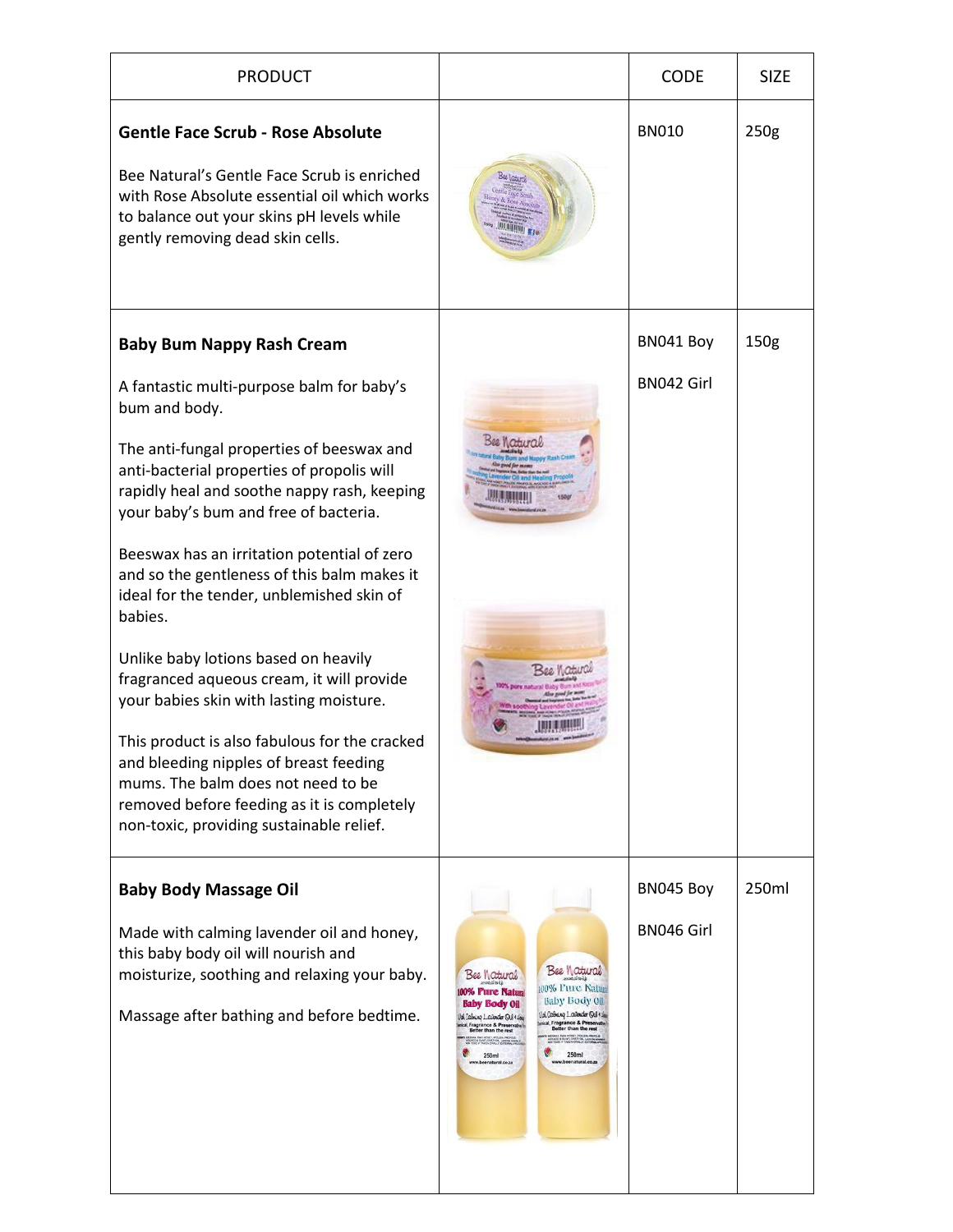| <b>PRODUCT</b>                                                                                                                                                                                                                                                                                      |                                                                                                                   | <b>CODE</b>                              | <b>SIZE</b> |
|-----------------------------------------------------------------------------------------------------------------------------------------------------------------------------------------------------------------------------------------------------------------------------------------------------|-------------------------------------------------------------------------------------------------------------------|------------------------------------------|-------------|
| <b>Men's Dark Spice Face Balm</b>                                                                                                                                                                                                                                                                   |                                                                                                                   | <b>BN007</b>                             | 100ml       |
| An action packed anti-aging treatment for<br>men, the combination of raw honey,<br>beeswax, propolis, pollen retinol, collagen,<br>elastin, Q10 and jojoba heals and nourishes<br>your skin!<br>This balm has a delicious spicy scent<br>specially formulated for men using pure<br>essential oils. | Bee Noturos<br>The ultimate 100% pure natural                                                                     |                                          |             |
| <b>Men's Aftershave Balm</b><br>The gentle anti-bacterial properties of                                                                                                                                                                                                                             |                                                                                                                   | <b>BN038</b><br>Orange and<br>Sandalwood | 200ml       |
| beeswax make our specialized aftershave<br>balm very effective for soothing and<br>moisturizing your skin after shaving.                                                                                                                                                                            | ee Natural<br>00% Natural Men's<br><b>After Shave Balm</b>                                                        | <b>BN039</b><br>Orange and<br>Sandalwood | 100ml       |
| Bitter orange and sandalwood essential oils<br>have been added to the balm for a<br>refreshing and energetic fragrance.                                                                                                                                                                             |                                                                                                                   | <b>BN040</b><br>Cinnamon<br>and          | 100ml       |
| Beeswax has a comedogenicity rating of 0-2<br>which means that the balm is easily<br>absorbed and will not clog the pores.                                                                                                                                                                          | 200ml is available in<br>Orange and Sandalwood<br>only and comes in a<br>glass jar similar to the<br>body butter. | Sandalwood                               |             |
| The healing properties of the balm will<br>swiftly repair nicks and cuts whilst<br>nourishing and keeping your skin supple.                                                                                                                                                                         |                                                                                                                   |                                          |             |
| <b>Acne Assist</b>                                                                                                                                                                                                                                                                                  |                                                                                                                   | <b>BN016</b><br>For Him                  | 100ml       |
| Non-toxic and chemical free, containing<br>beeswax, raw honey, pollen, propolis, tea<br>tree oil and Zinc Oxide, to assist in drying<br>out and combating acne breakouts,<br>preventing scarring and infection,<br>moisturizing and nourishing the skin.                                            |                                                                                                                   | <b>BN043</b><br>For Her                  |             |
|                                                                                                                                                                                                                                                                                                     |                                                                                                                   |                                          |             |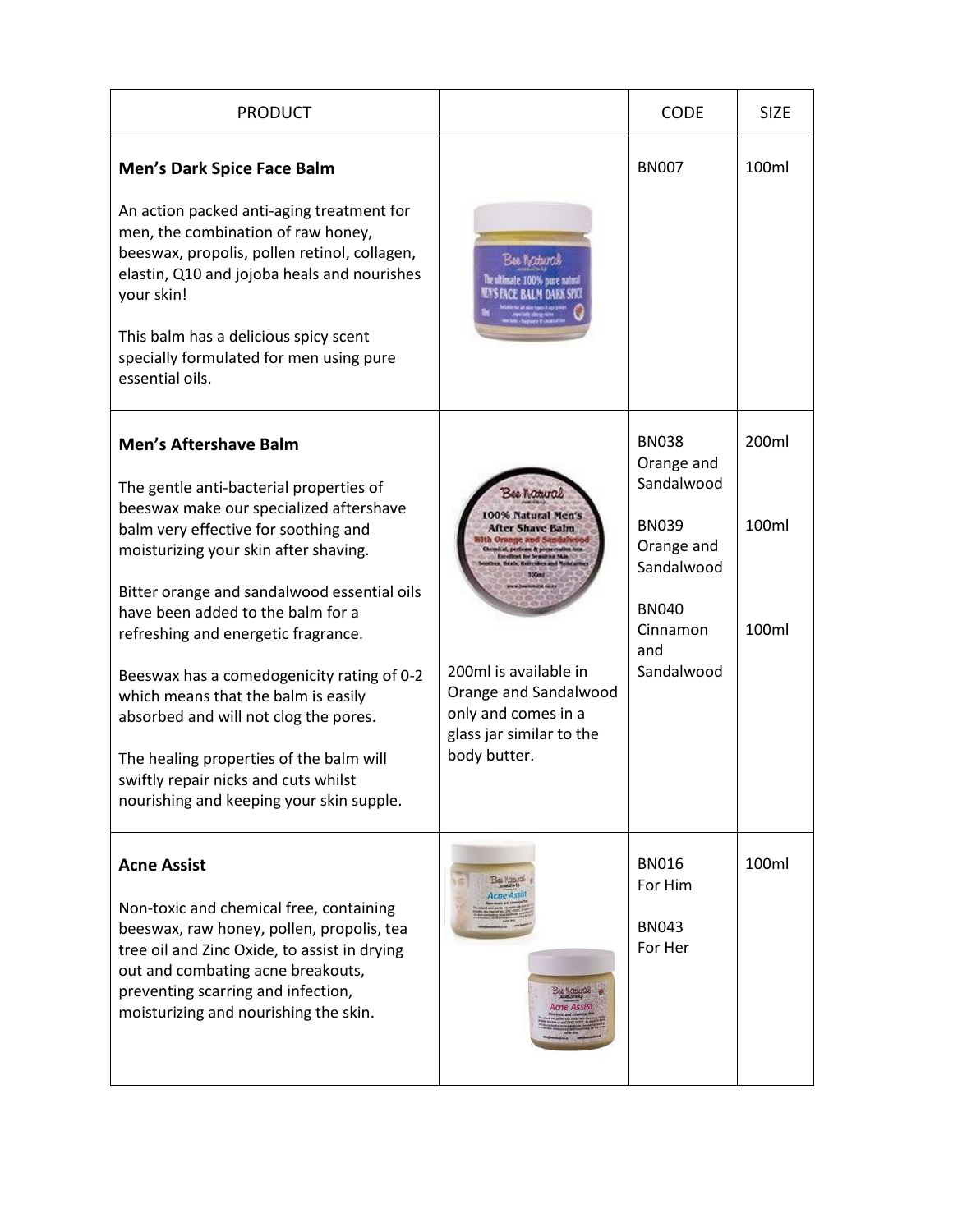| <b>PRODUCT</b>                                                                                                                                                                                                                                                                                                                                                                                                                                                                                                                                                                                        | <b>CODE</b>                  | <b>SIZE</b>    |
|-------------------------------------------------------------------------------------------------------------------------------------------------------------------------------------------------------------------------------------------------------------------------------------------------------------------------------------------------------------------------------------------------------------------------------------------------------------------------------------------------------------------------------------------------------------------------------------------------------|------------------------------|----------------|
| <b>Eczema Cream</b><br>Beeswax naturally contains cortisone, a<br>potent agent in combating rashes and<br>inflammation.<br>The propolis in beeswax contains anti-<br>bacterial and anti-fungal agents which keeps<br>affected skin completely sterile.<br>Synthetic cortisone should not be mixed<br>with natural cortisone as the combination<br>may trigger serious reactions. Discontinue<br>the use of synthetic cortisone products<br>before applying this balm.<br>Also contains Tee tree oil, a potent anti-<br>septic agent that has been used for<br>centuries to disinfect and heal wounds. | <b>BN017</b><br><b>BN018</b> | 125ml<br>50ml  |
| <b>Tissue Oil</b><br>Use for scars, stretch marks, uneven skin<br>tone, ageing and dehydrated skin. Totally<br>non-greasy; chemical, synthetic fragrance<br>and preservative free.<br>Rich in vitamins A&E, contains beeswax, raw<br>honey, pollen, propolis, cold pressed<br>avocado oil as well as calendula, lavender<br>and neroli pure essential oils. It is rapidly<br>absorbed, and is suitable for hyper-<br>allergenic skins, safe for use during<br>pregnancy, rich in anti-oxidants.                                                                                                       | <b>BN022</b>                 | 100ml          |
| <b>Rapid Burn Recovery Balm</b><br>This healing combination of beeswax,<br>avocado oil, sunflower oil and raw honey<br>creates a gentle and beautifully healing balm<br>that naturally assists in the recovery of mild<br>to severely burnt skin; reducing peeling,<br>blistering, scarring and inflammation.<br>It's a highly affordable addition to your first<br>aid kit as it speeds up healing of burns,<br>alleviates blistering and inflammation and<br>protects your wounds from infections.                                                                                                  | <b>BN014</b><br><b>BN015</b> | 250ml<br>125ml |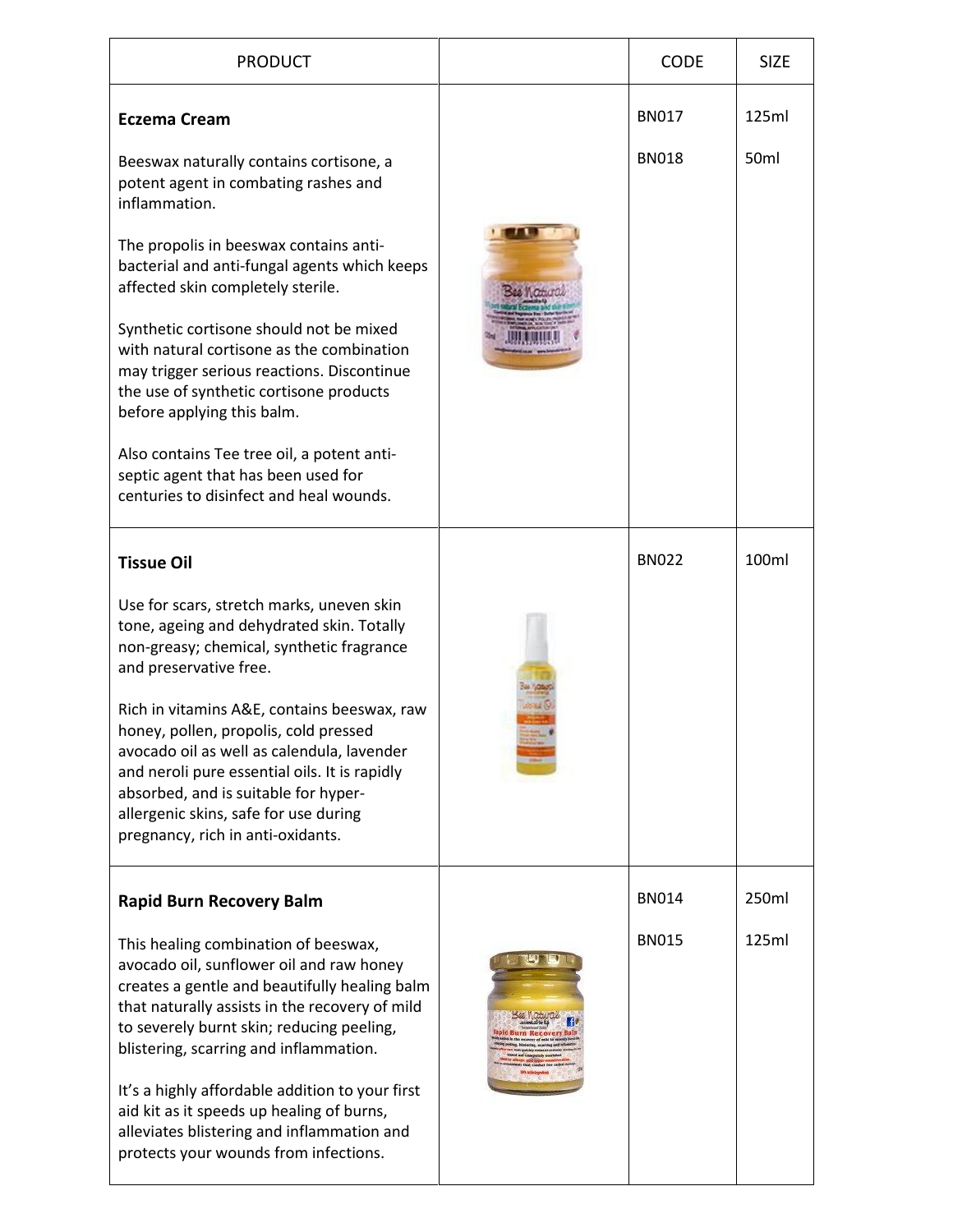| <b>PRODUCT</b>                                                                                                                                                                                                                                                                                                                                                                                                                                                                                                                                                                                                                                                                                                                                                                                                                         |                                                               | <b>CODE</b>  | <b>SIZE</b> |
|----------------------------------------------------------------------------------------------------------------------------------------------------------------------------------------------------------------------------------------------------------------------------------------------------------------------------------------------------------------------------------------------------------------------------------------------------------------------------------------------------------------------------------------------------------------------------------------------------------------------------------------------------------------------------------------------------------------------------------------------------------------------------------------------------------------------------------------|---------------------------------------------------------------|--------------|-------------|
| <b>Hand Rescue Balm</b><br>Beeswax is naturally hydrating,<br>sealing in moisture. Avocado oil, rich in<br>vitamin E, feeds damaged cells with a<br>concentrate of nutrients and anti-oxidants,<br>fueling them for recovery.<br>Raw honey, containing strong anti-bacterial<br>properties, forms a line of defense,<br>protecting cuts and cracks from bacteria.                                                                                                                                                                                                                                                                                                                                                                                                                                                                      |                                                               | <b>BN019</b> | 100ml       |
| <b>Capillary Repair and Toning Butter</b><br>Specially formulated to strengthen weak<br>blood vessels, it helps improve tone and<br>elasticity of skin thereby fighting cellulite.<br>Rose Absolute oil strengthens capillaries.<br>Geranium oil has a balancing effect on the<br>sebaceous glands and improves blood flow<br>thereby improving the condition of skin and<br>capillaries.<br>Lemon Oil cleanses and brightens the skin<br>through the removal of dead skin cells and<br>smoothens out broken capillaries.<br>Cypress Oil has a balancing effect on the skin<br>and helps improve elasticity of the veins and<br>moisture in the skin.<br>Carrot Oil has a strengthening effect on the<br>red blood vessels, and adds tone and<br>elasticity to the skin. It is also rich in Vitamin<br>A which stimulates cell renewal | This is a special-order<br>item and has a 1-week<br>lead time | <b>BN020</b> | 500ml       |
| <b>Balancing Face Toner</b><br>Formulated to naturally balance the pH of<br>facial skin, leaving the skin radiant,<br>refreshed and noticeably soft! Made with<br>honey, propolis, apple cider vinegar, and<br>rose absolute essential oils.                                                                                                                                                                                                                                                                                                                                                                                                                                                                                                                                                                                           |                                                               | <b>BN012</b> | 250ml       |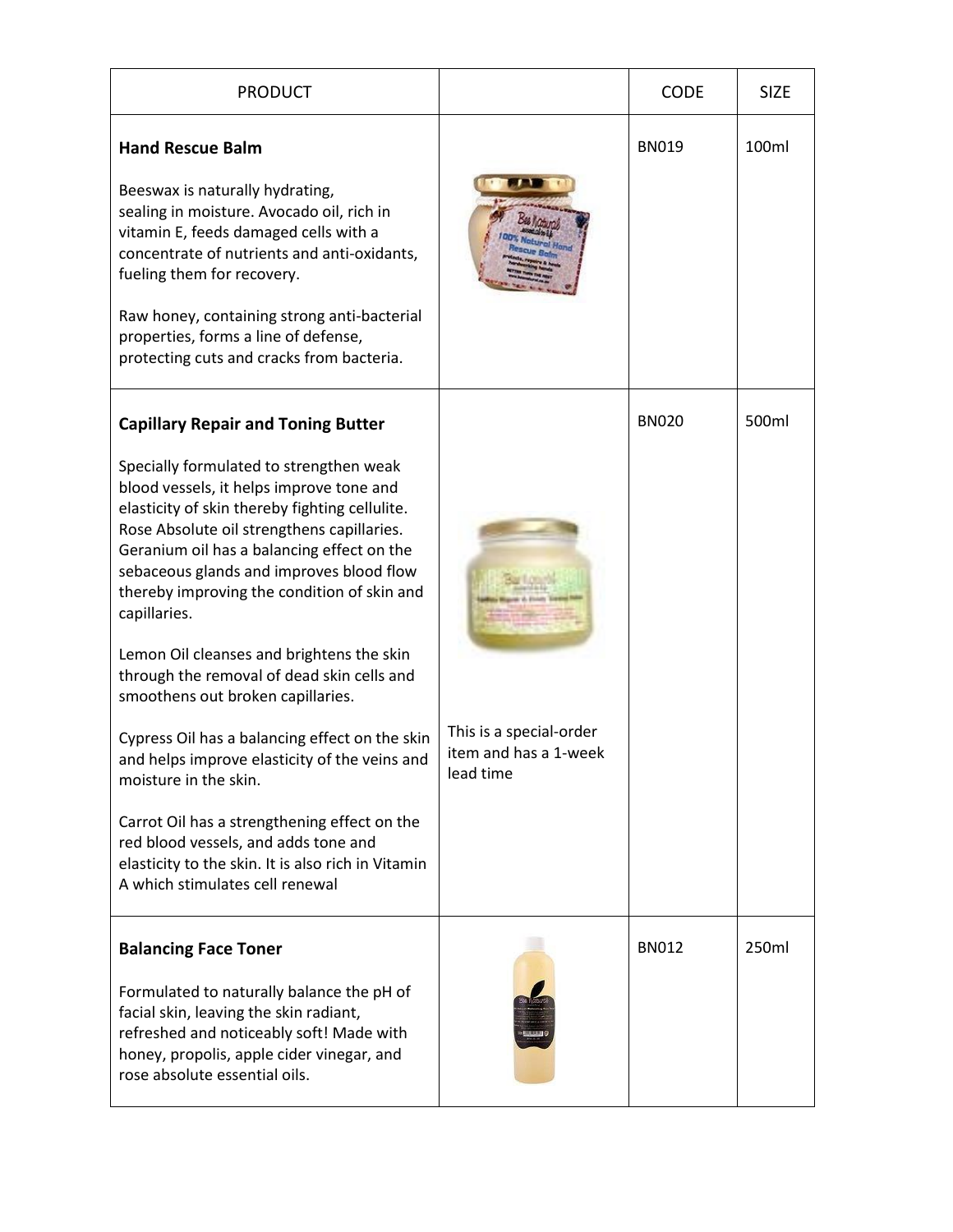| <b>PRODUCT</b>                                                                                                                                                                                                                                                                                                                                                                                                                                                                                                                                                                                    |                                                                                                               | <b>CODE</b>  | <b>SIZE</b>      |
|---------------------------------------------------------------------------------------------------------------------------------------------------------------------------------------------------------------------------------------------------------------------------------------------------------------------------------------------------------------------------------------------------------------------------------------------------------------------------------------------------------------------------------------------------------------------------------------------------|---------------------------------------------------------------------------------------------------------------|--------------|------------------|
| <b>Cleansing Balm</b><br>The combination of beeswax, avocado oil,<br>sunflower oil and raw honey, of a more<br>liquid consistency, formulate this<br>superior cleansing balm which melts away<br>dirt and make-up, shifts waterproof mascara<br>and conditions lashes and brows.<br>Beeswax is rich in propolis, which is a<br>disinfectant and adds to the effectiveness of<br>the cleanser as it will properly expel all dirt<br>and harmful bacteria that sinks into skin<br>pores causing pimples and blackheads,<br>leaving clean skin protected from irritation<br>and bacterial infection. |                                                                                                               | <b>BN011</b> | 250ml            |
| <b>Old Fashioned Soap</b><br>This hand-crafted soap bar, made from pure<br>glycerin, is 100% chemical and fragrance<br>free, making it ideal for allergies,<br>eczema and facial skin.<br>Beeswax, raw honey and avocado oil have<br>been added to enhance the moisturizing<br>properties of this soap bar.                                                                                                                                                                                                                                                                                       |                                                                                                               | <b>BN013</b> | 150 <sub>g</sub> |
| <b>Spicy Ginger Muscle Rub</b><br>A heating, spicy essential oil that stimulates<br>the small blood capillaries close to the skins<br>surface.<br>Marjoram Sweet relaxes and soothes aching<br>muscles and stimulates blood circulation,<br>improving skin tone.<br>Lavender is a natural analgesic and calmer of<br>discomfort in the body.                                                                                                                                                                                                                                                      | Bee <b>Natural</b><br>100% Natural Warm<br>Muscle Kub<br>The Natural Solution to Muscular Warmth<br>nd Kellet | <b>BN021</b> | 100ml            |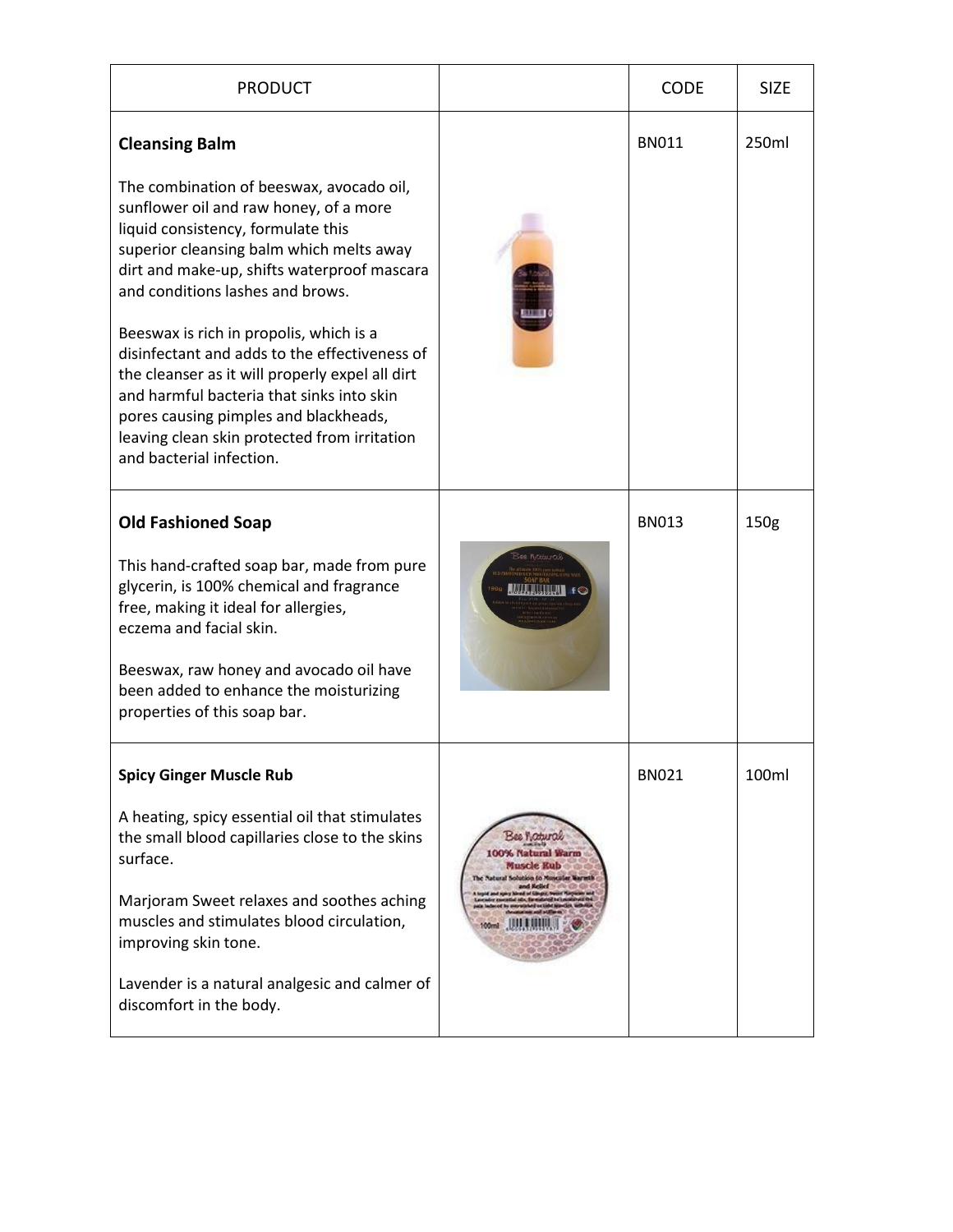| <b>PRODUCT</b>                                                                                                                                                                                                                                                                                                                                                                                                                                                              |                                                                                                                                                        | <b>CODE</b>                                                                                                       | <b>SIZE</b>      |
|-----------------------------------------------------------------------------------------------------------------------------------------------------------------------------------------------------------------------------------------------------------------------------------------------------------------------------------------------------------------------------------------------------------------------------------------------------------------------------|--------------------------------------------------------------------------------------------------------------------------------------------------------|-------------------------------------------------------------------------------------------------------------------|------------------|
| <b>Liquid Propolis</b><br>Propolis is a resinous substance used to<br>fortify and disinfect bee hives. It has been<br>proven to fight bacteria, viruses and fungi.<br>Take Propolis orally with water:<br>- To boost the immune system<br>- As an antibiotic<br>- As an antiviral<br>- Kills candida<br>- As an anti-inflammatory<br>- As an anti-oxidant<br>Propolis can be used externally to disinfect<br>wounds and minor cuts.<br>This tincture contains pure alcohol. | <b>ROPOLI</b><br>50 mls                                                                                                                                | <b>BN023</b>                                                                                                      | 50 <sub>ml</sub> |
| <b>Body Butter</b><br>This creamy, rich body butter comes in the<br>following flavours:<br>Vanilla Cinnamon, Lavender, Geranium,<br>Rose, Neroli, and Jasmine.<br>Beeswax, being a natural hydrating agent<br>will increase and help skin retain its natural<br>moisture.<br>Avocado oil, laden in vitamin E, is a potent<br>aid in reducing stretch marks and scars.                                                                                                       |                                                                                                                                                        | <b>BN024</b><br>Rose<br><b>BN025</b><br>Neroli<br><b>BN027</b><br>Geranium<br><b>BN028</b><br>Vanilla<br>Cinnamon | 1 Litre<br>200ml |
| <b>Honey and Vanilla Body Scrub</b><br>The natural fibers of brown sugar, combined<br>with the goodness of avocado oil, raw honey<br>and vanilla essential oil form a natural<br>exfoliator that will remove old, dry skin and<br>encourage the growth and formation of new<br>skin cells.<br>The scrub moisturizes and polishes your<br>skin, leaving it glowing, fresh and naturally<br>firm.                                                                             | ural Honey &<br><b>Body Scrub</b><br><sup>14</sup> Is leftstated and success<br>ht, coloursed & preserva<br>(alibeenatural.co.s)<br>w.beenatsral.co.in | <b>BN030</b><br><b>BN031</b>                                                                                      | 850g<br>450g     |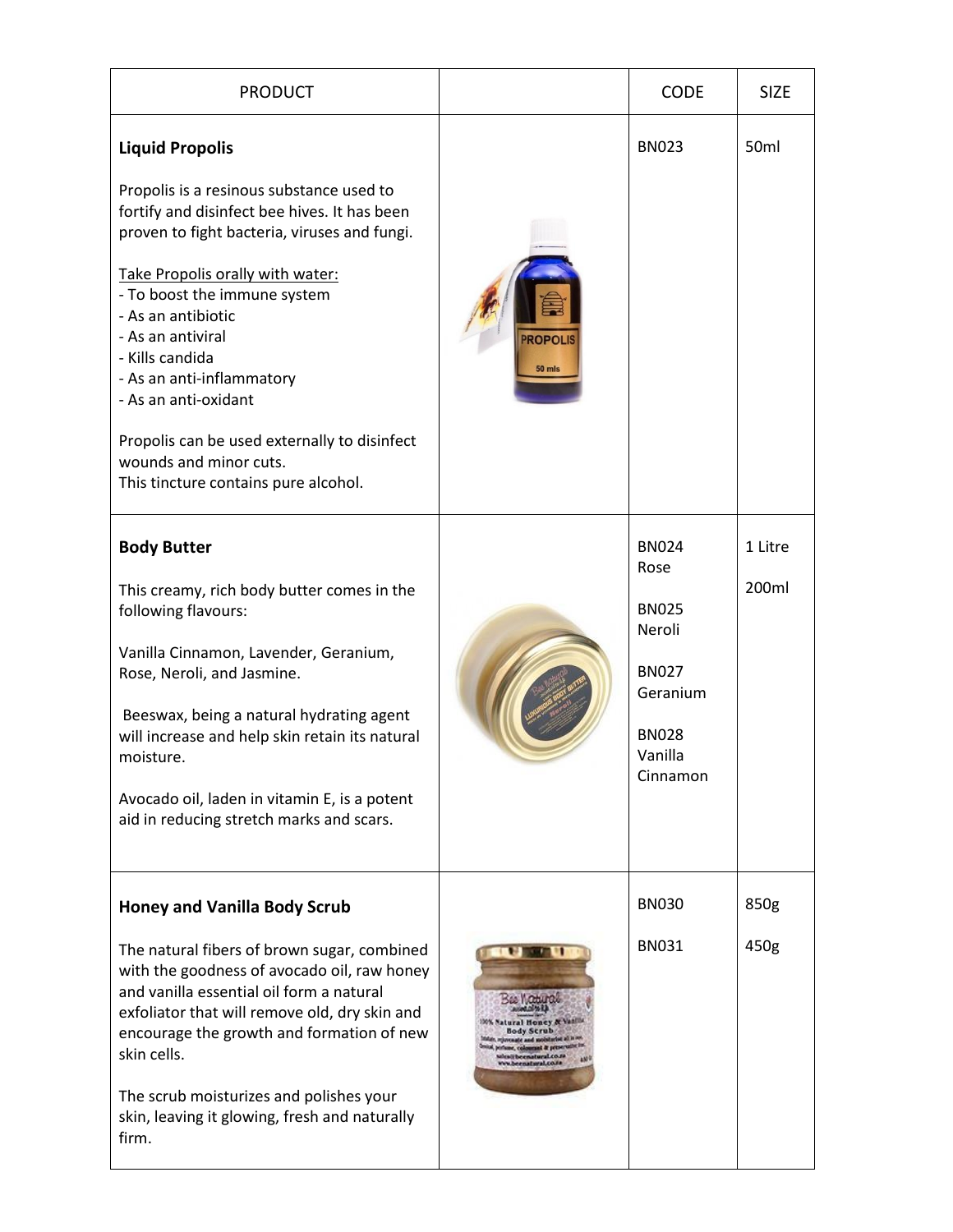| <b>PRODUCT</b>                                                                                                                                                                                                                                                                          | <b>CODE</b>  | <b>SIZE</b>      |
|-----------------------------------------------------------------------------------------------------------------------------------------------------------------------------------------------------------------------------------------------------------------------------------------|--------------|------------------|
| <b>Happy Spritz</b>                                                                                                                                                                                                                                                                     | <b>BN032</b> | 50 <sub>ml</sub> |
| A delicious blend of pure essential oils and<br>eau de cologne to seriously uplift your<br>spirits.                                                                                                                                                                                     |              |                  |
| The Bee Natural Happy Spritz contains<br>carefully selected, beautifully scented<br>essential oils that enhance feelings of joy<br>and happiness.                                                                                                                                       |              |                  |
| It can be used on the pulse points, as a room<br>or linen spray or as a natural perfume.                                                                                                                                                                                                |              |                  |
| Cocoacabana                                                                                                                                                                                                                                                                             | <b>BN033</b> | 250ml            |
| Fantastic coconut oil based body butter with<br>carrot seed oil as your natural UV protector.                                                                                                                                                                                           |              |                  |
| Use as a sun care lotion.                                                                                                                                                                                                                                                               |              |                  |
| Lip Balm                                                                                                                                                                                                                                                                                | <b>BN034</b> | 5 <sub>ml</sub>  |
| This lip balm is petroleum free.                                                                                                                                                                                                                                                        |              |                  |
| Unlike petroleum based products, which<br>drain moisture out of the lips and provide<br>only temporary relief; beeswax and avocado<br>oil drench the lips in moisture whilst the<br>potent healing properties of propolis and<br>pollen repair cracked lips and heal fever<br>blisters. |              |                  |
| <b>Lip Gloss</b>                                                                                                                                                                                                                                                                        | <b>BN035</b> | 10ml             |
| Our 100 % natural lip gloss consists of<br>avocado oil, honey and lavender essential oil<br>resulting in a beautiful gloss that nourishes<br>and protects your lips.                                                                                                                    |              |                  |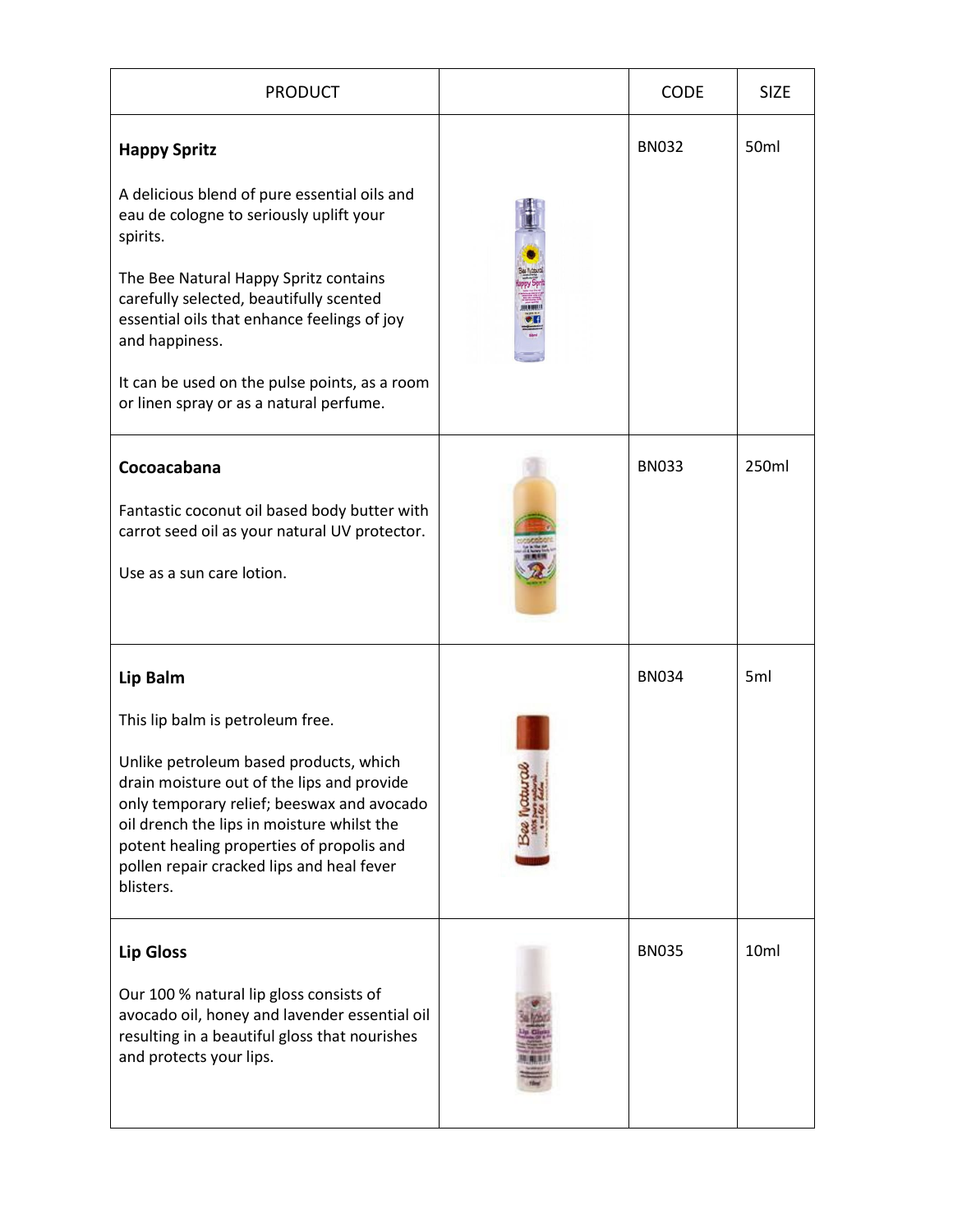## **About Honey and Beeswax**

## **Beeswax**

Beeswax is a liquid secreted by the honey bee and used to construct the honey comb. The semi solid substance is molded into six sized cells which are filled with honey and sealed with more wax. Propolis, collected by bees from tree bark and flower buds, is a critical component to hive hygiene and maintenance. It contains **strong anti-viral, anti-fungal and antibiotic properties**. It is the only antibiotic substance to which no strain of virus can become immune to. In addition to this it is claimed that propolis is more sterile than the most advanced laboratory in the world. Hence it serves to protect the hive, honey and bees from infection and bacterial invasion. Veins of propolis, which is sticky and black in appearance, run through beeswax, serving as a cement to repair cracks and crevices. It also lines the front entrance of the hive, forming the first line of bacterial defense. Propolis is one of the reasons that honey does not spoil easily, making it a natural preservative. It was even used to embalm corpses in Ancient Egypt. Unfortunately, modern beekeeping methods strip the hive of its natural power; hence the amount of propolis in refined honey is diminishing. Only raw, non-irradiated honey remains packed with propolis and other marvelous substances.

Beeswax does however remain biologically active after being processed. It is packed full of **fatty acids** that are essential in manufacturing and repairing cell membranes, enabling cells to obtain optimum nutrition and expel harmful waste products.

Beeswax is also rich in a variety of **vitamins** such as Vitamin E, which is rich in **anti-oxidants**, the powerful bodies that fight against harmful oxides and free radicals that cause aging and non-repairable cell damage. It also contains large quantities of Vitamin A, a substance crucial to cell development and repair.

Beeswax is a highly sought-after emulsifier for cosmetic uses as it has an irritation potential of zero and a comedogenicity rating of 0 - 2, making it a natural hydrating agent which penetrates through the skins surface without clogging pores.

## **Raw Honey**

Raw Honey when harvested without being irradiated or heated retains its power to nourish, heal and preserve. It is a sugary solution manufactured by honeybees through the processing of pollen and nectar and stored as sustenance for bee lava to feed from. It is a richly nourishing food, containing fructose, glucose, water, several different kinds of enzymes and fatty acids. It is known to have strong **antibiotic** and **antibacterial** properties making it an effective **antimicrobial** agent. These properties are formed as a result of the following: